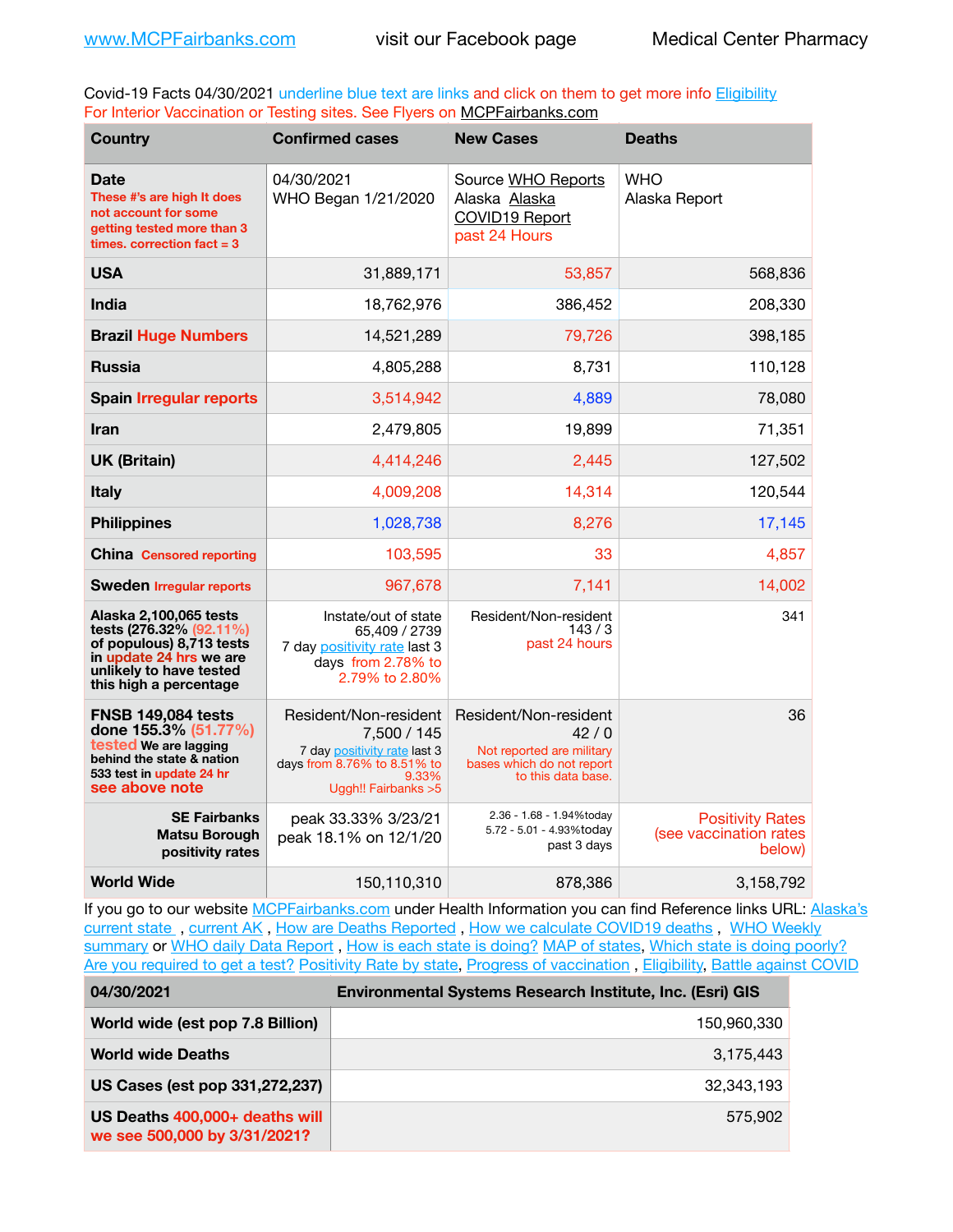## FDA has recommended a pause in the distribution of the Johnson and Johnson vaccine. Due to increase risks of blood thrombosis in young 18-48 y/o women.

Impact of COVID-19 on the US Healthcare system

Estimated US Population 331.3 million 195.43% (65.14%) have been tested (646.9 million) Estimated 5% of US population will test positive for Covid-19 16.56 million (currently 32.3Million (9.77%) of population tested positive vs Alaska (8.61%) we have currently tested an est. 646.4 million based on 32.3 mill that have tested positive discount some of these numbers by 67% to account for multiple testing of same person.

If 8% will require hospitalization of the 16.56 million positive cases, we would need 1.325 million beds. Estimated by the American Hospital Association there are 800,000 staffed beds available.

The US has 2.8 hospital beds per 1000 our needs could be 56, China had 4.3, Italy 3.2, South Korea 12.3

The USNS Mercy and Comfort added 2,000 staffed beds, not ICU

Of these estimated to be admitted to ICU **860,000**, to ICU beds

 The Needs The US has 16,000 ICU beds we have 68,000-85,000 beds

US could need 299,000 beds with ventilators  $\leq$ 16,000 ventilators

**Summation:** Estimated needs could be 1.325 million hospitalized beds for just COVID-19 patients alone. If positives represents 5% of test run, then approximately 646.9 million have been tested, we have no idea how many tests have been run or how many multiple tests conducted on the same person, resulting in 32.3 million positive tests run with 575,902 with 850 deaths in the past 24 hours, ave 2320/day. In AK, with 65,266 positive cases 8.61% of Alaska, 1,490 hospitalizations, and 341 deaths. Hospitalization rate is 2.28% of those that test positive, Death Rate 0.521% overall or 22.89% of those hospitalized. Those >60 y/o represent 15% of positive cases, yet represent 80% of deaths. 569,114 vaccines given equal approximately 261,074 (34.35%) completed series and 308,040 (40.53%) vaccinated once of population

Normal ICU stay 5-7 days, estimated ICU stay for COVID-19 2-3 weeks and they could tie up a ventilator for that length of time also, helping only 1/3 as many patients.

This is why we need to flatten the curve by social spacing and only essential travel.

Expected Death (these are just estimates based on other countries) if 5% of the US Population (16.56 million) test positive we are now at 29.137 million positive (8.8%) and if

1% die = 165,600 people

2% die = 311,200 people

3% die = 496,800 people

6% die = 993,600 people obviously we have passed the 1.325 million positive cases we are 29.137 million so if 5% of the US population (16.56 million) test positive and 6% of those die = 993,600 deaths if no vaccine, or if 3.09% (511,704) will die, but we are 104.8% of the way there in 52 weeks (1 year).

World wide death rate of positive tests actually 2.10%. The US is at 575,902 1.78% of those actually tested positive, that is 70% lower death rate than when we started in 3/2020 , started at 6%. But we are slipping Death % have gone from 1.67 to 1.82%. There are 7.8 Billion people in the world 331 million live in the US (4.2% of the world's population) 9.77% have tested positive. The US deaths represents 18.14% of the world's death numbers and 21.42% of worldwide confirmed cases.

In comparison to the flu in the US.

CDC Estimates. From 2010 to 2016, the flu-related death rate was between 12,000 and 56,000, with the highest season being 2012 to 2013 and the lowest being 2011 to 2012. Most deaths are caused by complications of the flu, including pneumonia or a secondary bacterial infection of the heart or brain. or 2,000 to 9,333 per year. In 2020 in the US has 19 million cases 180,000 hospitalized and 10,000 (0.052%) have died, typically it is 2% will die, compared to 1.78% with COVID19. 195.4% (US), 276.3% (Alaska), & 155.3% (Fbks) are still too few to protect us from future outbreaks. Experts feel that we need either need people to get infected with the virus and develop antibodies or get vaccinated to create immune antibodies to protect us, that we need >60% of the population to have positive antibody tests and preferably 70-90%, one expert felt they would not feel confident til >85% were positive, to give assurance (herd immunity) in order to go without masks and social distancing. NY City seems to have the highest number at 20%. Testing is so important. Currently we are testing at 45.49 Million tests per month. At this rate to test everyone once it will take 7.21 months or over 0.59 years. To test 3 times it would take 21.63 months or 1.77 years

The [Flu](https://lnks.gd/l/eyJhbGciOiJIUzI1NiJ9.eyJidWxsZXRpbl9saW5rX2lkIjoxMDMsInVyaSI6ImJwMjpjbGljayIsImJ1bGxldGluX2lkIjoiMjAyMTAyMjYuMzYwNDA3NTEiLCJ1cmwiOiJodHRwczovL3d3dy5jZGMuZ292L2ZsdS93ZWVrbHkvb3ZlcnZpZXcuaHRtIn0.ePMA_hsZ-pTnhWSyg1gHvHWYTu2XceVOt0JejxvP1WE/s/500544915/br/98428119752-l) (Influenza kills approximately 1-2% of those infected ([1.6% positivity in Alaska](http://dhss.alaska.gov/dph/Epi/id/SiteAssets/Pages/influenza/trends/Snapshot.pdf) zero deaths for flu), SARS killed 800 people total, COVID19 appears to kill 1.78% > 575,902 of those that test positive (9.75% of US COVID) or 12.3% less deadly than the flu and seems to be more contagious. (Seems to spread more readily) Flu [rates dropped from 300 to single digits this year](https://lnks.gd/l/eyJhbGciOiJIUzI1NiJ9.eyJidWxsZXRpbl9saW5rX2lkIjoxMDEsInVyaSI6ImJwMjpjbGljayIsImJ1bGxldGluX2lkIjoiMjAyMTAyMjYuMzYwNDA3NTEiLCJ1cmwiOiJodHRwOi8vZGhzcy5hbGFza2EuZ292L2RwaC9FcGkvaWQvUGFnZXMvaW5mbHVlbnphL2ZsdWluZm8uYXNweCJ9.oOe3nt2fww6XpsNhb4FZfmtPfPa-irGaldpkURBJhSo/s/500544915/br/98428119752-l) note the start of mask wearing impacted flu numbers.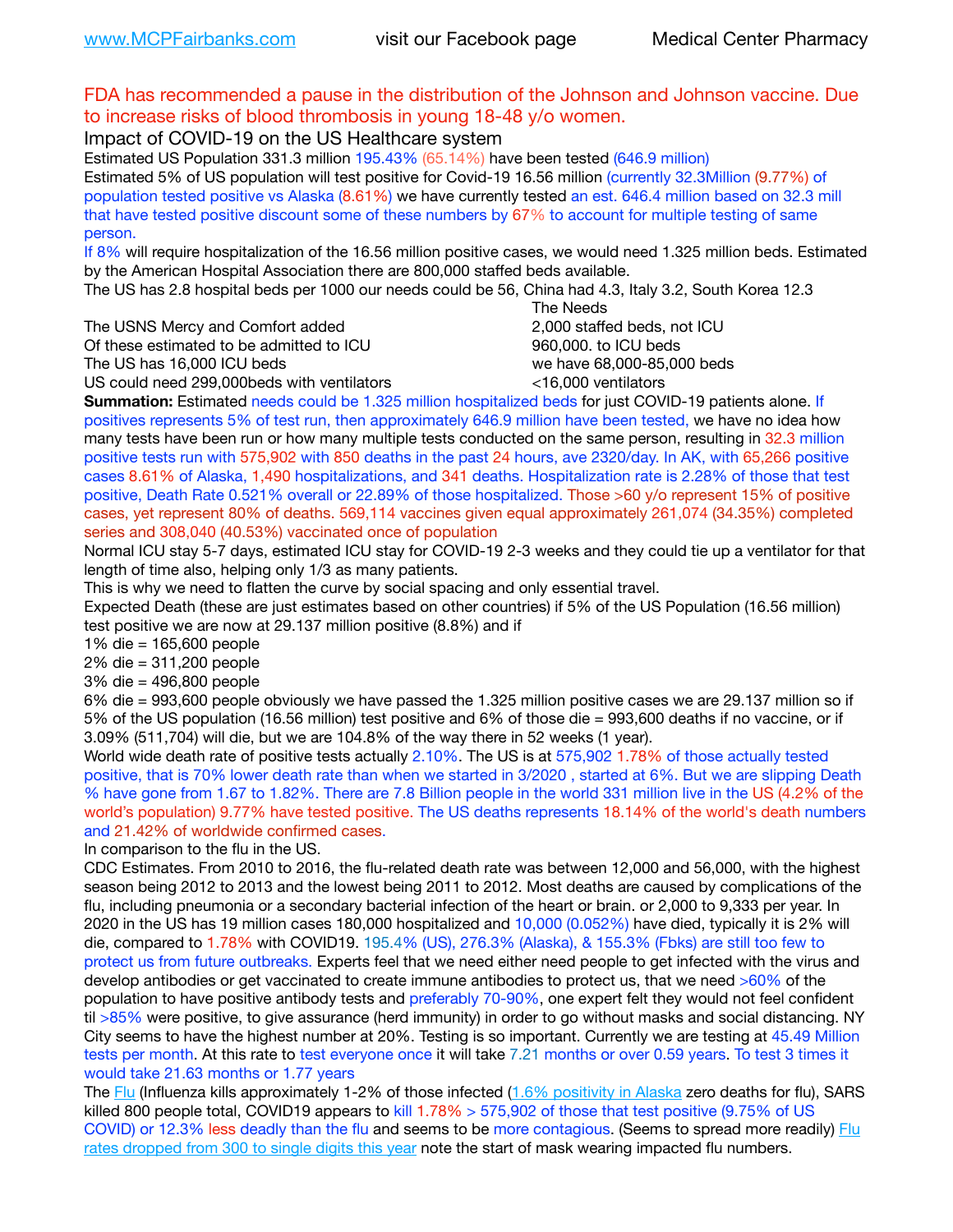Alaska has 65,409 so far, 7,500 in Fairbanks or 1 of every 9 of Alaskans, and with 36 of 341 deaths 1 in 9, the first case was transient foreign airline crew member. Interesting, the Source of Alaska's SARS-Cov2 virus originated not from East Asia by travelers or the west coast (Washington where it was first observed) , but came from the east coast of the US, and they were inoculated first from Europe, accordingly from New York's Governor and CDC. Currently 36 Variants known, only 6 of major concern in the US. (Europe's (china's)) Primary, plus an Ohio variant (COH.20G/501Y), California, [UK](https://www.cdc.gov/coronavirus/2019-ncov/transmission/variant-cases.html) (B.1.1.7), (7) South African (1.351), and (2) Brazil (P.1), we have seen 5, Europe's (China) [variant,](https://www.webmd.com/lung/news/20210318/cdc-who-create-threat-levels-for-covid-variants?ecd=wnl_cvd_031921&ctr=wnl-cvd-031921&mb=kYbf7DsHb7YGjh/1RUkcAW0T6iorImAU1TDZh18RYs0=_Support_titleLink_2) California, Brazil, UK, South Africa, in Alaska so far, the last 3 in particular as they have a 50% increase in transmissibility vs 20% in the others over the China variant.

**Best practice protection** is good personal Hygiene do not touch eyes, nose, mouth, wash hands frequently for at least 20-30 seconds, before you touch your face, and observe personal spacing of 6-18 feet. Remove your shoes in your house, frequently clean surface areas, let the cleaner sit 15-20 sec before wiping off. **We are recommending to wear any kind of mask.**

Drug treatment is being researched, but as yet not been verified, only suggested. Best to isolate those sick and isolate those most susceptible (old and preconditioned with risk factors)

**Risk factors:** Cardiovascular disease (56.6%), Obesity (41.7%), Diabetes (33.8%), age >60, respiratory problems, especially smokers or those who vape, High Blood Pressure

If you have been exposed self isolate for 2-4 weeks

One episode in China, a man tested negative for 27 days before showing symptoms. So Isolation may want to be considered up to 4 weeks not just 10-14 days.

Italy 1 in 10 positive cases admitted to ICU due to Hypoxic failure requiring mechanical ventilation. In NY it was 1 in 7 that required hospitalization, of the 5700 hospitalized 2634 were discharged (79% (2081)) or added (21%(553)), 9 in 10 put on a ventilator died.

Public policy development and education is important. **How Long does Covid-19 stay on objects**  $\Delta$ ir (dropleto in air, sneeze/cough) up to 3 hours

| All (dioplets in all, sheeze/cough) | ap to 3 Hours |                            |
|-------------------------------------|---------------|----------------------------|
| Copper                              | 4 hrs         |                            |
| skin (SARS-COV2)                    | 9.04 hrs      | (Influenza virus 1.82 Hrs) |
| droplets on skin (sneeze)           | 11 hours      |                            |
| Cardboard (Amazon Box)              | 24 hrs        |                            |
| Plastic surfaces/Stainless Steel    | 72 hours      |                            |
|                                     |               |                            |







Vaccination in Alaska by Age

### Updated graph numbers.

Project outward

| $1.5$ m $(4.9$ ft)             |
|--------------------------------|
|                                |
| $2 \text{ m}$ (6.6 ft)         |
| 6 m (19.7 ft)                  |
|                                |
| Development of immune response |

Early viral testing tests to see if you currently have the virus.

Later antibody testing tells us if you have been exposed and survived. But does not tells us if you have immunities to the virus. We will need to have both tests done in order to

open the community..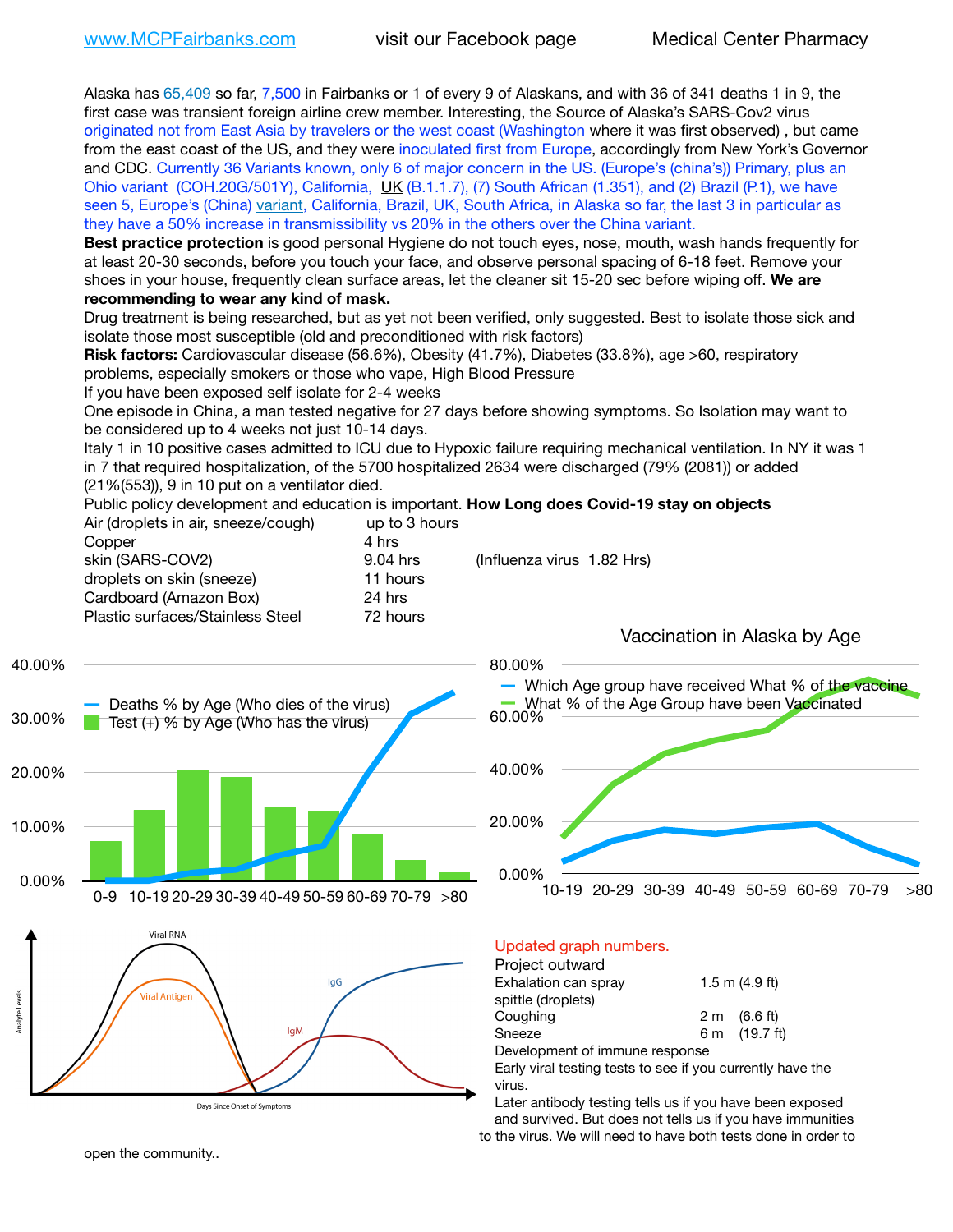Viral Antigen and Viral RNA tells us you have the disease and can spread the disease and can or are currently sick. IgM (short term) and IgG (long term antibodies) tells us you have experienced the virus or had the vaccine, and got over it. You may be resistant if your [antibody levels](https://www.cdc.gov/coronavirus/2019-ncov/lab/resources/antibody-tests.html) are high enough. [Current](https://l.facebook.com/l.php?u=https://www.itv.com/news/2020-10-26/covid-19-antibody-levels-reduce-over-time-study-finds?fbclid=IwAR3Dapzh1qIH1EIOdUQI2y8THf7jfA4KBCaJz8Qg-8xe1YsrR4nsAHDIXSY&h=AT30nut8pkqp0heVuz5W2rT2WFFm-2Ab52BsJxZZCNlGsX58IpPkuVEPULbIUV_M16MAukx1Kwb657DPXxsgDN1rpOQ4gqBtQsmVYiWpnHPJo2RQsU6CPMd14lgLnQnFWxfVi6zvmw&__tn__=-UK-R&c%5B0%5D=AT1GaRAfR_nGAyqcn7TI1-PpvqOqEKXHnz6TDWvRStMnOSH7boQDvTiwTOc6VId9UES6LKiOmm2m88wKCoolkJyOFvakt2Z1Mw8toYWGGoWW23r0MNVBl7cYJXB_UOvGklNHaNnaNr1_S7NhT3BSykNOBg) [View of antibodies/immunity](https://www.livescience.com/antibodies.html)[.](https://www.itv.com/news/2020-10-26/covid-19-antibody-levels-reduce-over-time-study-finds) We have tested currently 276.3% (92.11%) of the Alaskan population and over little over 195.43% (65.14%) of the US population, discount these numbers by 67% to reflect multiple testing of the same person. To be safe, we need at least 25% to see if we are making progress, [60%](https://www.jhsph.edu/covid-19/articles/achieving-herd-immunity-with-covid19.html) to [barely qualify](https://www.nature.com/articles/d41586-020-02948-4) to be safe, and [70-90%](https://www.mayoclinic.org/herd-immunity-and-coronavirus/art-20486808) to be assured we will not see a second wave of sickness. Some experts will [not feel safe til we are at 85%.](https://www.bannerhealth.com/healthcareblog/teach-me/what-is-herd-immunity)

Three types of clinical laboratory COVID-19 or SARS-CoV-2 tests are being developed:

Molecular Gene sequencing (current method), Viral antigen (testing parts of the virus), Host antibody tests (serology). They detect the virus in different ways.

Mask & [Mask Usage:](https://www.nationalgeographic.com/history/2020/03/how-cities-flattened-curve-1918-spanish-flu-pandemic-coronavirus/) N95 filter out 95% of the particles in the air 3 microns in size or larger.

Mold sizes are about 10-12 microns in size. Bacteria are larger, so is dust

Gas molecules and viruses are smaller. PM2.5 are 2.5 microns in size.

**Viruses** can be 1 micron in size, 0.3 micron in size, or 0.1 microns in size, so they **will pass right through**. **We recommend wearing any mask, the mask may provide up to 5 times the protection** ver **wearing no mask at all**. It still **does not protect** the wearer from contracting the infection, it **can inhibit** the spreading, something is **better than nothing at all**.

**Remember there is a clean side ( the side towards you) and a dirty side,** the side to the contaminated air is dirty. If you are COVID positive then this is reversed. When handling the mask, do not touch the dirty side and then touch your face, Wash properly your hands first after touching the dirty side before touching your face. If you are infected the dirty side is the inside surface of the mask. Wash your homemade mask in hot water wash >133F (for at least 10 minutes) and rinse to sanitize with high heat >133F Plus and a weak bleach or peroxide (not Both) the mask. Daily if possible. If you are a frontline health care provider with a homemade fabric mask 2 hours. Do not touch the dirty side.

**Alcohol solutions** should be 60-80% alcohol **70%** is optimal. **Keep wet and rub 30 seconds**, or Happy Birthday song sung 3 times. **Hydrogen peroxide diluted to 2%** or 4 teaspoonful per quart of water (20ml per 946ml) Bleach the same ratio **Vinegar and ammonia are good cleaning agents, but not disinfectants**. **Do not mix** any of these agents together, toxic fumes can result. **Disinfectants, in order to be effective**, should remain on the applied surface, to be cleaned moist **(wet) for 30 seconds to 4 minutes** depending on material. Caution may dissolve glue or adhesives or bleach and discolor items, check with manufacturers. Do not let it get inside electronic devices. UV (10 minutes), [UV light](http://www.docreviews.me/best-uv-boxes-2020/?fbclid=IwAR3bvFtXB48OoBBSvYvTEnKuHNPbipxM6jUo82QUSw9wckxjC7wwRZWabGw) only kills where it can see.

#### **Myths**

Taking hot baths, using colloidal silver, eating garlic soup, gargling with bleach are not proven to be effective. We have already seen using chloroquine taking the wrong form in the wrong dose can be fatal, one death and one critically injured. (see Arizona couple after listening to the president)

**We have heard of all kinds of cures.** To date there is no curative or preventative treatments, only supportive therapy. At this point there is **no proof** that Quinine, zinc, Hydroxychloroquine, Chloroquine, or Vitamin C works. As they say wives-tale at best, irresponsible reporting most likely. We have seen no information that they work, ineffective dosing issues, over-dosing issues, permanently killing the senses of smell or taste, inappropriate usage, cardiac arrhythmias, and death from the usage of these agents have been reported.

The virus may die out with heat of summer, or cold weather, this is a myth, There are a couple of studies at show the virus can withstand 98F. We know the body tries to use up to 104F to potentiate our immune system, to kill viruses. Taking NSAID, Aspirin, Ach-Inhibitors, Arb's and you get the COVID-19 infection are not contraindicated and no clinical evidence that says you should stop any of these classes of medications. It would be misguided and ill advised if you did so In other words, Unless your doctor makes changes, keep taking your medications unless told to do otherwise.

As of 12/21/20, DHSS is aware of 11 reports regarding possible allergic reactions from Alaska's hospitals to CDC: Bartlett Regional Hospital (8), Providence Alaska (2) and Fairbanks Memorial Hospital (1). Two were identified as anaphylaxis and one of those resulted in hospitalization for ongoing monitoring. In the other three cases, symptoms were mild and not considered anaphylaxis. Symptoms have resolved in all cases and the hospitalized patient has been discharged and is doing well. The CDC said there appears to be no obvious geographic clustering of these reactions, nor was a specific production lot involved. People who experience anaphylaxis after the first dose should not receive a second dose, according to CDC recommendations.

For being one of the first in that nation to start vaccinating those <16y/o, we have slowed down vaccinations to where we are way behind. Fairbanks in particular, the positivity rate is extremely High, at 8.62%, compared to the rest of the other regions of the state, Fairbanks ranks 4th poorest in vaccinations. More people are getting sick more frequently. Soon we will have more deaths.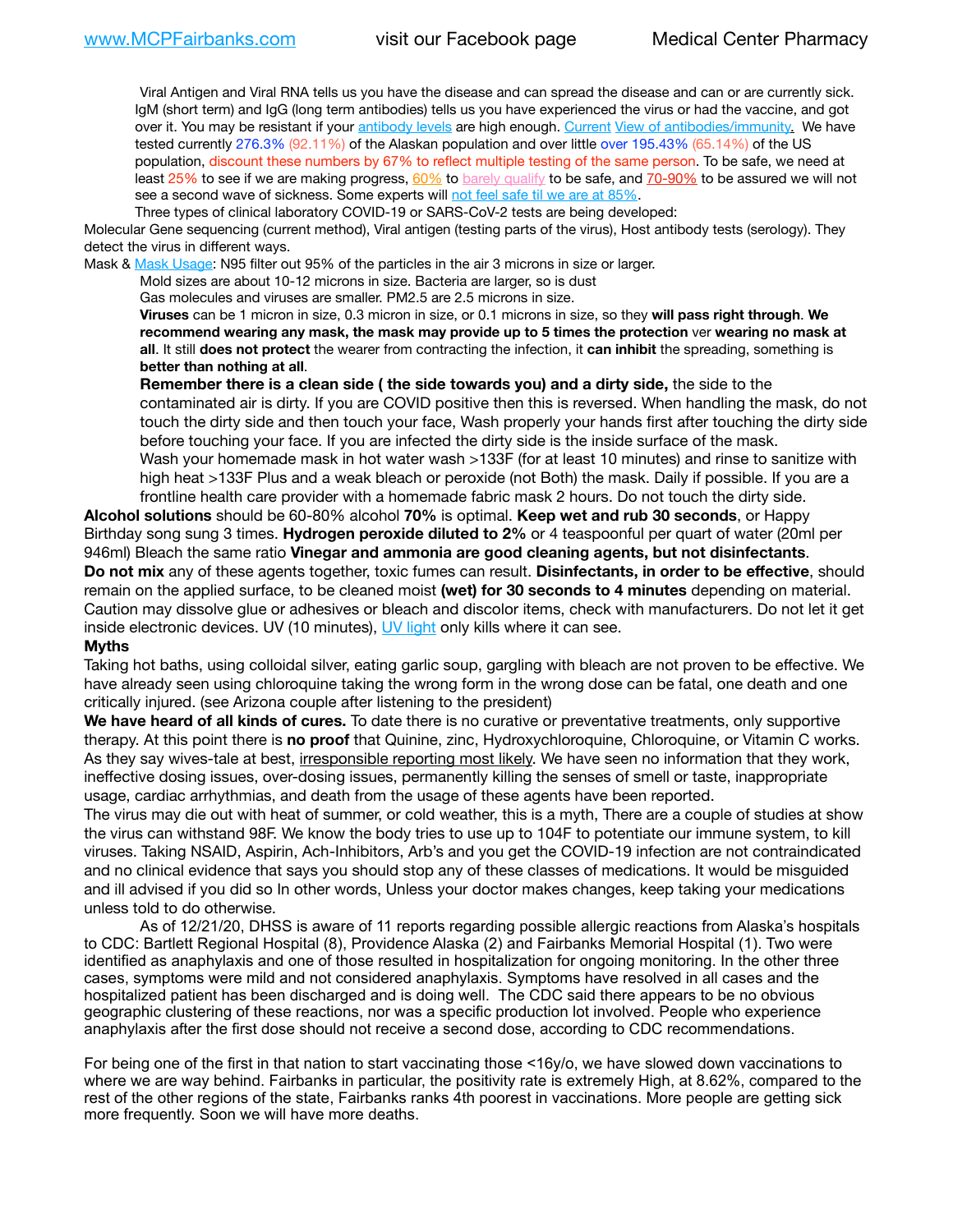Most Alaska adults have at least one ongoing condition that increases their chances of getting seriously ill with COVID-19.



| <b>Conflict</b>                                | <b>Combat Death</b> | Past 24 hours |
|------------------------------------------------|---------------------|---------------|
| <b>Revolutionary War</b>                       | 8,000               |               |
| <b>Civil War</b>                               | 214,938             |               |
| World War I                                    | 53,402              |               |
| <b>World War II</b>                            | 291,557             |               |
| <b>Korean Conflict</b>                         | 33,686              |               |
| Vietnam                                        | 47,424              |               |
| <b>Gulf War</b>                                | 149                 |               |
| Afghanistan                                    | 1,833               |               |
| Iraq                                           | 3,836               |               |
| <b>1918 Flu</b>                                | 675,000             |               |
| 9/11 deaths                                    | 2,977               |               |
| COVID19 deaths from 1/20/2020<br>to 04/30/2021 | 575,902             | 850           |

Check our website [www.MCPFairbanks.com](http://www.MCPFairbanks.com) for the 13 testing sites in the interior of Alaska.

Alaska is in Phase 2, Where everyone over the age of 16 years old qualify to receive the vaccination. Those under the age of 16 will be announced at a later time, pending research results from The companies producing the vaccines and the FDA approval process. Be sure to keep and save your proof of vaccination cards as you may need it for travel purposes in the future.

Gao Fu, the director of the China Centers for Disease Control, admitted on 4/10/2021 that the country's vaccines don't exactly give Covid-19 a knockout blow. One study from Brazil found that the vaccine from the Chinese company Sinovac was 50.4% effective, compared to Pfizer's 97%. Fu said the government is looking for ways to boost effectiveness.

## Many Alaskans live with underlying health concerns

You can not change your age but you can affect change with other risk factors. Nov. 17, 2020 for more information check out [Alaska DHSS Insights](http://dhss.alaska.gov/dph/Epi/id/Pages/COVID-19/blog/20201117.aspx)

Epidemiologists within the Section of Chronic Disease Prevention and Health Promotion analyzed reports from about 8,500 randomly-selected Alaska adults who participated in the annual [Behavioral Risk Factor Surveillance System \(BRFSS\)](http://dhss.alaska.gov/dph/Chronic/Pages/brfss/default.aspx) telephone survey between 2016 and 2018. About 67% of Alaska adults — two out of three — have at least one of the following ongoing health concerns that have been shown to increase chances for serious illness from COVID-19: